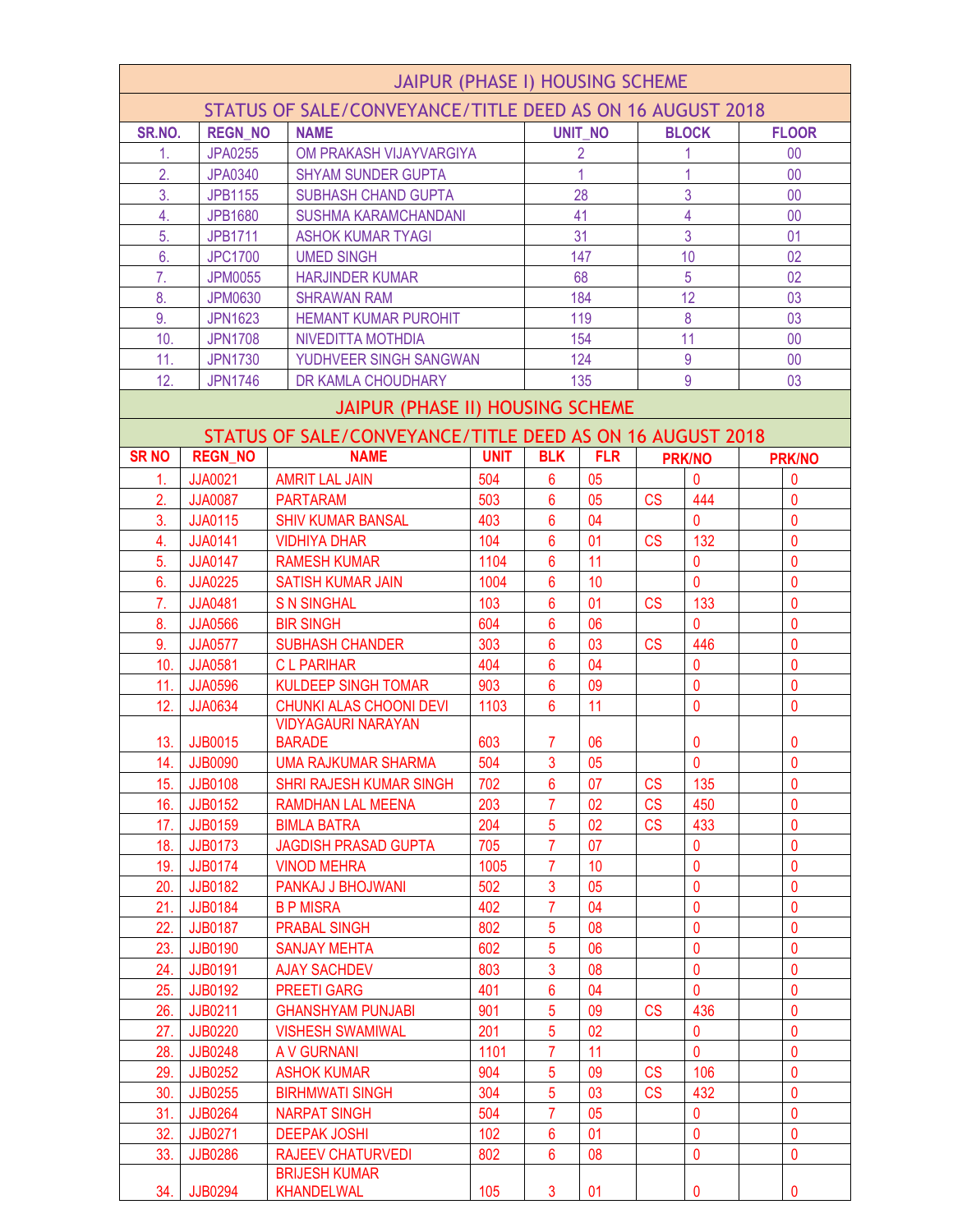| 35.        | JJB0296        | SANDEEP JAIN                  | 805  | 7              | 08 |           | $\mathbf{0}$   | 0                |
|------------|----------------|-------------------------------|------|----------------|----|-----------|----------------|------------------|
| 36.        | JJB0309        | <b>NALINI AWASTHI</b>         | 402  | 3              | 04 | <b>CS</b> | 33             | $\mathbf{0}$     |
| 37.        | JJB0319        | RAJENDRA KUMAR SHARMA         | 901  | 3              | 09 |           | 0              | $\mathbf{0}$     |
| 38.        | <b>JJB0323</b> | RAM BHAROSHI SHARMA           | 403  | 5              | 04 |           | $\mathbf{0}$   | 0                |
| 39.        | <b>JJB0325</b> | <b>VANDANA SOOD</b>           | 1005 | 5              | 10 |           | $\mathbf 0$    | $\mathbf 0$      |
| 40.        | <b>JJB0327</b> | <b>SHAMSHER SINGH</b>         | 1104 | 5              | 11 |           | $\mathbf 0$    | $\mathbf{0}$     |
| 41.        | <b>JJB0330</b> | <b>D N SHARMA</b>             | 206  | 7              | 02 |           | $\mathbf{0}$   | $\mathbf{0}$     |
| 42.        | <b>JJB0331</b> | <b>MRS RAGINI</b>             | 1103 | 7              | 11 | <b>CS</b> | 456            | $\mathbf{0}$     |
| 43.        | JJB0364        |                               | 1106 | $\mathbf{3}$   | 11 | <b>CS</b> | 36             | $\mathbf{0}$     |
|            |                | <b>BRAHAM DUTT</b>            |      | 7              |    |           | 0              | $\mathbf 0$      |
| 44.        | <b>JJB0379</b> | <b>VED PRAKASH SANGWAN</b>    | 901  |                | 09 |           |                |                  |
| 45.        | <b>JJB0382</b> | <b>BALRAM SUNDER BHARDWAJ</b> | 202  | 6              | 02 |           | $\mathbf 0$    | $\mathbf 0$      |
| 46.        | JJB0395        | NAGINA CHATURVEDI             | 902  | 3              | 09 |           | $\mathbf{0}$   | $\mathbf{0}$     |
| 47.        | <b>JJB0408</b> | <b>KAMAL NANGIA</b>           | 702  | 3              | 07 |           | $\overline{0}$ | $\mathbf{0}$     |
| 48.        | <b>JJB0409</b> | <b>KAVITA NANGIA</b>          | 202  | 5              | 02 |           | $\mathbf{0}$   | 0                |
| 49.        | <b>JJB0432</b> | <b>SURENDER SARNA</b>         | 404  | $\overline{3}$ | 04 |           | 0              | $\mathbf{0}$     |
| 50.        | <b>JJB0436</b> | <b>NARESH AGRAWAL</b>         | 1004 | 5              | 10 |           | 0              | $\mathbf{0}$     |
| 51.        | <b>JJB0446</b> | <b>SUDERSHAN VERMA</b>        | 301  | 5              | 03 |           | $\mathbf 0$    | $\mathbf 0$      |
| 52.        | JJB0460        | <b>TEJINDER PATHAK</b>        | 401  | $\overline{7}$ | 04 |           | $\mathbf 0$    | $\mathbf{0}$     |
| 53.        | JJB0499        | <b>KEWAL RAM MEENA</b>        | 1001 | 7              | 10 |           | $\mathbf{0}$   | 0                |
| 54.        | <b>JJB0511</b> | KAPILESH BHARGAVA             | 605  | 7              | 06 |           | $\mathbf{0}$   | 0                |
| 55.        | <b>JJB0514</b> | <b>KESHAV KISHOR GAUTAM</b>   | 1101 | 6              | 11 | <b>CS</b> | 129            | $\mathbf{0}$     |
| 56.        | <b>JJB0524</b> | <b>SUDHIR MALIK</b>           | 103  | 3              | 01 |           | $\mathbf{0}$   | $\mathbf{0}$     |
| 57.        | <b>JJB0526</b> | <b>HOSHIYAR SINGH KATEWA</b>  | 1101 | 5              | 11 | <b>CS</b> | 95             | 0                |
| 58.        | JJB0534        | <b>RAMINDER SINGH</b>         | 1002 | 5              | 10 | <b>CS</b> | 97             | $\mathbf 0$      |
| 59.        | <b>JJB0535</b> | ANIL KUMAR SAXENA             | 1104 | 7              | 11 |           | $\mathbf{0}$   | $\mathbf{0}$     |
| 60.        | <b>JJB0558</b> | <b>RAVINDRA SINGH</b>         | 706  | 3              | 07 |           | 0              | $\mathbf{0}$     |
| 61.        | <b>JJB0559</b> | <b>DUSHYANT KULSHRESTHA</b>   | 1002 | 6              | 10 |           | $\overline{0}$ | $\mathbf{0}$     |
| 62.        | <b>JJB0580</b> | <b>ARUN KUMAR SINGH</b>       | 102  | 5              | 01 |           | $\mathbf 0$    | 0                |
| 63.        | <b>JJB0589</b> | <b>MOHINI VANJANI</b>         | 905  | 7              | 09 |           | $\mathbf 0$    | $\mathbf 0$      |
| 64.        | <b>JJB0590</b> | <b>KK SINGHAL</b>             | 606  | 5              | 06 |           | $\mathbf{0}$   | $\mathbf{0}$     |
| 65.        | <b>JJB0601</b> | RAJENDRA PRASAD SHARMA        | 903  | 7              | 09 | <b>CS</b> | 455            | $\mathbf{0}$     |
| 66.        | <b>JJB0602</b> | <b>SANT KUMAR SHARMA</b>      | 1103 | 3              | 11 |           | 0              | $\mathbf{0}$     |
| 67.        | JJB0620        | <b>HIRA LAL</b>               | 601  | $\overline{7}$ | 06 |           | $\mathbf{0}$   | $\mathbf 0$      |
| 68.        | JJB0623        | <b>JAGDISH PRASAD RATNU</b>   | 704  | 5              | 07 |           | $\Omega$       | $\mathbf 0$      |
| 69.        | <b>JJB0625</b> | <b>MEERA BHATIA</b>           | 1006 | 7              | 10 | <b>CS</b> | 458            | $\mathbf 0$      |
| 70.        | <b>JJB0640</b> | <b>VIRENDRA PRATAP SINGH</b>  | 1102 | 7              | 11 |           | $\mathbf{0}$   | $\mathbf{0}$     |
| 71.        | <b>JJB0658</b> | <b>VIKRAM SINGH GODHARA</b>   | 503  | 7              | 05 |           | $\mathbf{0}$   | $\mathbf{0}$     |
|            | <b>JJB0666</b> | S N BHATTACHARYA              | 304  | 7              | 03 |           | 156            | 0                |
| 72.<br>73. | <b>JJB0700</b> | <b>JAGRAM VERMA</b>           | 805  | $\mathbf{3}$   | 08 | <b>CS</b> | 0              | $\mathbf{0}$     |
|            | <b>JJB0705</b> |                               | 501  | 3              |    |           | $\mathbf 0$    |                  |
| 74.        |                | <b>NEERAJ SHARMA</b>          |      | 3              | 05 |           | $\mathbf 0$    | 0<br>$\mathbf 0$ |
| 75.        | <b>JJB0706</b> | <b>AMITABH SHARMA</b>         | 1002 |                | 10 |           |                |                  |
| 76.        | <b>JJB0717</b> | <b>JAY PARKASH</b>            | 1105 | 5              | 11 |           | $\mathbf 0$    | $\mathbf{0}$     |
| 77.        | <b>JJB0719</b> | SAVITRI DEVI                  | 701  | 3              | 07 |           | 0              | $\mathbf 0$      |
| 78.        | <b>JJB0726</b> | <b>VISHNU KUMAR UPADHYAY</b>  | 704  | 3              | 07 |           | $\mathbf{0}$   | $\mathbf{0}$     |
| 79.        | <b>JJB0727</b> | <b>RENU BHATNAGAR</b>         | 306  | $\overline{7}$ | 03 |           | $\mathbf{0}$   | $\mathbf{0}$     |
| 80.        | <b>JJB0730</b> | UMESH KUMAR BHARDWAJ          | 903  | 3              | 09 | <b>CS</b> | 44             | $\mathbf{0}$     |
| 81.        | <b>JJB0731</b> | <b>ABHISHEK PRIYA</b>         | 705  | 5              | 07 |           | $\mathbf 0$    | 0                |
| 82.        | <b>JJB0737</b> | THANA RAM                     | 103  | 7              | 01 |           | $\mathbf{0}$   | $\mathbf 0$      |
| 83.        | <b>JJB0738</b> | <b>KULDEEP SINGH RATHORE</b>  | 501  | 7              | 05 | <b>CS</b> | 147            | $\mathbf 0$      |
| 84.        | <b>JJB0751</b> | <b>MAHAVIR SINGH RATHORE</b>  | 802  | 7              | 08 | CS        | 148            | $\mathbf 0$      |
| 85.        | <b>JJB0764</b> | <b>MANI JAIN</b>              | 806  | $\overline{7}$ | 08 |           | $\mathbf{0}$   | $\mathbf{0}$     |
| 86.        | <b>JJB0765</b> | <b>ASHISH KHARE</b>           | 801  | 7              | 08 |           | $\mathbf 0$    | 0                |
| 87.        | <b>JJB0775</b> | <b>SUNIL KUMAR VERMA</b>      | 302  | $\mathbf{3}$   | 03 |           | $\mathbf{0}$   | $\mathbf 0$      |
| 88.        | <b>JJB0786</b> | AMARSINGH JANJRIYA            | 101  | $\overline{7}$ | 01 | <b>CS</b> | 149            | $\mathbf 0$      |
| 89.        | <b>JJB0791</b> | <b>HONESH SINGH SHIHAR</b>    | 405  | 3              | 04 | <b>CS</b> | 46             | $\mathbf{0}$     |
| 90.        | <b>JJB0813</b> | <b>RASHMI AGGARWAL</b>        | 703  | 3              | 07 |           | $\mathbf{0}$   | $\mathbf{0}$     |
| 91.        | <b>JJB0819</b> | <b>DUSHYANT KUMAR</b>         | 902  | 5              | 09 |           | $\mathbf{0}$   | $\mathbf 0$      |
| 92.        | <b>JJB0829</b> | <b>SHARDA KAHER</b>           | 205  | $\overline{3}$ | 02 | CS        | 403            | $\mathbf 0$      |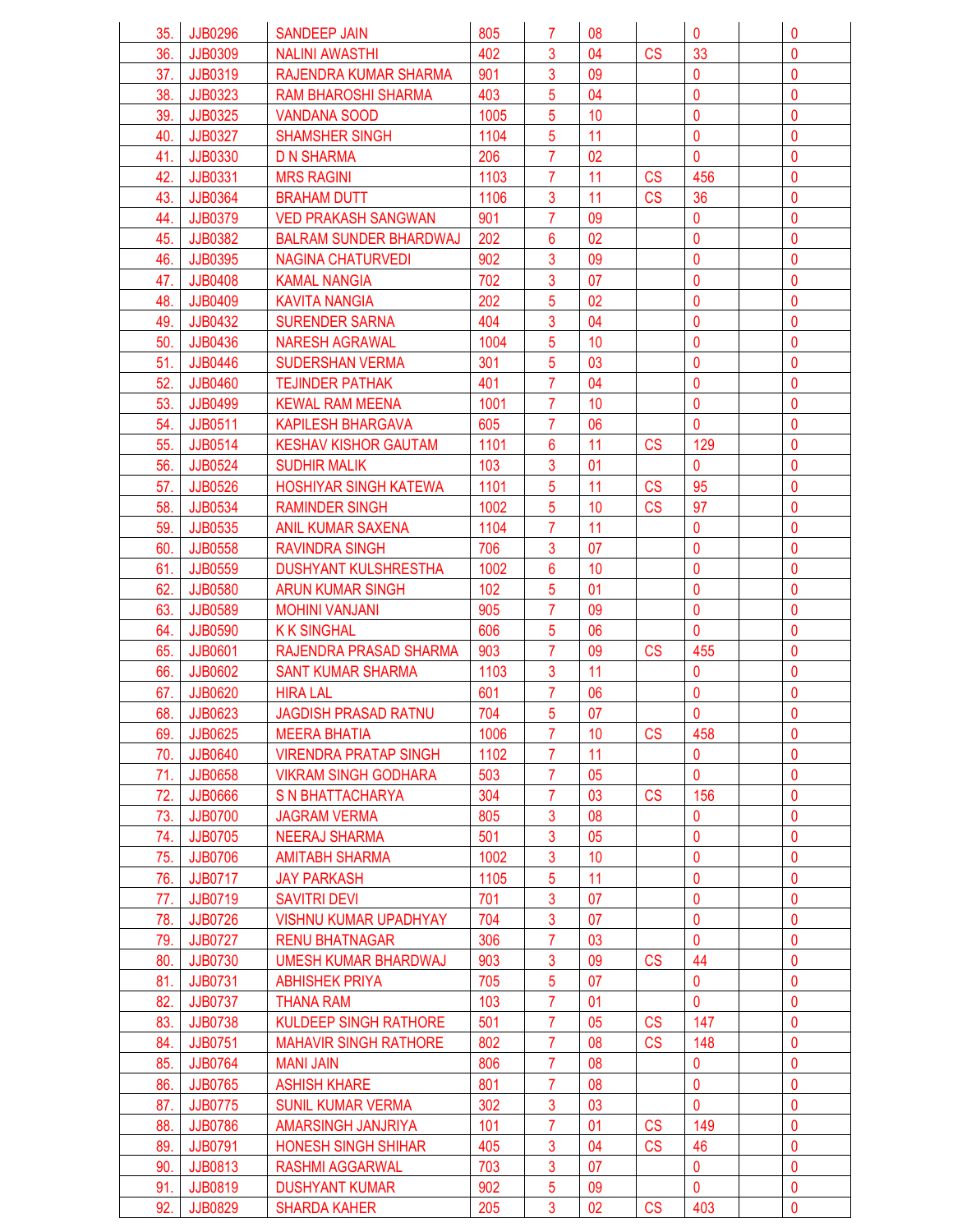| 93.  | <b>JJB0843</b> | <b>BAJRANG LAL SHARMA</b>     | 601  | 6              | 06 |           | $\mathbf 0$    |           | 0            |
|------|----------------|-------------------------------|------|----------------|----|-----------|----------------|-----------|--------------|
| 94.  | <b>JJB0884</b> | <b>SEEMA BEHERA</b>           | 406  | 5              | 04 | <b>CS</b> | 435            |           | $\mathbf{0}$ |
| 95.  | <b>JJB0889</b> | DR. USHA SHARMA               | 1003 | $\overline{7}$ | 10 | <b>CS</b> | 150            |           | $\mathbf{0}$ |
| 96.  | <b>JJB0890</b> | <b>ARUN MALHOTRA</b>          | 902  | 7              | 09 |           | $\mathbf 0$    |           | $\mathbf{0}$ |
| 97.  | <b>JJC0017</b> | <b>MANISH AGARWAL</b>         | 203  | 9              | 02 | <b>CS</b> | 288            | <b>CS</b> | 289          |
| 98.  | <b>JJC0023</b> | <b>JYOTI TRIVEDI</b>          | 803  | 9              | 08 | CS        | 489            |           | 0            |
| 99.  | <b>JJC0025</b> | <b>VISHAL KUMAR</b>           | 1105 | 9              | 11 | <b>CS</b> | 490            |           | 0            |
| 100. | <b>JJC0040</b> | <b>CDR RAGHAVENDRA MISHRA</b> | 204  | $\overline{2}$ | 02 | CS        | 371            |           | $\mathbf{0}$ |
| 101. | <b>JJC0060</b> | <b>ARUN GAUR</b>              | 204  | 9              | 02 | CS        | 488            |           | $\mathbf{0}$ |
| 102. | <b>JJC0066</b> | <b>HARSH ARORA</b>            | 404  | 1              | 04 |           | $\mathbf 0$    |           | $\mathbf 0$  |
|      | 103. JJC0068   | <b>TARACHAND REPASWAL</b>     | 1101 | 8              | 11 | CS        | 461            |           | $\mathbf 0$  |
|      | 104. JJC0093   | DR UMED SINGH                 | 905  | 9              | 09 |           | $\mathbf{0}$   |           | $\mathbf{0}$ |
|      | 105. JJC0103   | <b>SUNIL KUMAR</b>            | 803  |                | 08 |           | $\overline{0}$ |           | $\mathbf{0}$ |
| 106. | <b>JJC0136</b> | <b>DALCHAND GUPTA</b>         | 904  | $\overline{2}$ | 09 |           | $\mathbf 0$    |           | $\mathbf{0}$ |
| 107. | <b>JJC0151</b> | <b>NEERAJ VERMA</b>           | 1104 | 9              | 11 |           | $\overline{0}$ |           | $\mathbf{0}$ |
|      | 108. JJC0178   | <b>VIMAL</b>                  | 306  | 9              | 03 | <b>CS</b> | 495            |           | 0            |
|      | 109. JJC0237   | <b>DINESH KUMAR HASSIJA</b>   | 102  | 9              | 01 | CS        | 497            |           | $\mathbf 0$  |
|      | 110. JJC0262   | <b>BABU LAL MEENA</b>         | 1001 | 4              | 10 | CS        | 412            |           | $\mathbf 0$  |
|      | 111. JJC0263   | <b>KRISHAN YADAV</b>          | 504  | 9              | 05 | CS        | 498            |           | $\mathbf{0}$ |
|      | 112. JJC0266   | <b>SATENDER KUMAR GUPTA</b>   | 502  | 4              | 05 | CS        | 413            |           | $\mathbf{0}$ |
|      | 113. JJC0280   | <b>SANJIV KAKKAR</b>          | 403  | 8              | 04 | CS        | 467            |           | 0            |
|      | 114. JJC0284   | <b>ABHISHEK PAREEK</b>        | 1102 | 4              | 11 | CB        | 83             |           | $\mathbf{0}$ |
| 115. | <b>JJC0293</b> | YASH PAL MEENA                | 403  | 9              | 04 | <b>CS</b> | 500            |           | $\mathbf 0$  |
|      | 116. JJC0307   | <b>HARI SINGH HADA</b>        | 303  | $\overline{2}$ | 03 | CS        | 372            |           | $\mathbf 0$  |
|      | 117. JJC0314   | SAMARJEET SINGH KALSI         | 302  | 4              | 03 |           | $\mathbf{0}$   |           | $\mathbf{0}$ |
|      | 118. JJC0318   | <b>SHIVCHARAN LAL MEENA</b>   | 904  | 9              | 09 | CS        | 286            | <b>CS</b> | 287          |
|      | 119. JJC0322   | RAJENDRA KUMAR MEENA          | 804  | 8              | 08 | <b>CS</b> | 470            |           | $\mathbf{0}$ |
| 120. | <b>JJC0347</b> | <b>NEELU NANGIA</b>           | 101  | 9              | 01 | <b>CS</b> | 503            |           | $\mathbf{0}$ |
| 121. | <b>JJC0350</b> | <b>ALOK MATHUR</b>            | 506  | 4              | 05 |           | $\mathbf 0$    |           | $\mathbf 0$  |
| 122. | <b>JJC0363</b> | <b>SRICHAND T MOORJANI</b>    | 1106 | 9              | 11 | <b>CS</b> | 502            |           | $\mathbf{0}$ |
| 123. | <b>JJC0369</b> | <b>NEERAJ SHARMA</b>          | 903  | 1              | 09 |           | $\mathbf 0$    |           | 0            |
|      | 124. JJC0389   | <b>MILAP CHAND JAIN</b>       | 1106 | 4              | 11 |           | $\mathbf 0$    |           | $\mathbf{0}$ |
|      | 125. JJC0399   | <b>SK NIRMAL</b>              | 904  | 8              | 09 | <b>CS</b> | 472            |           | $\mathbf{0}$ |
|      | 126. JJC0470   | <b>MAHAVIR PRASAD YADAV</b>   | 701  | 9              | 07 | <b>CS</b> | 506            |           | $\mathbf{0}$ |
| 127. | <b>JJC0476</b> | <b>SANDEEP SONI</b>           | 804  | $\overline{2}$ | 08 |           | 0              |           | 0            |
|      | 128. JJC0486   | O P RAJPAL                    | 1104 | $\overline{2}$ | 11 | CS        | 333            |           | $\mathbf{0}$ |
|      | 129. JJC0488   | <b>JANGBIR SINGH RANGI</b>    | 1004 | $\overline{2}$ | 10 |           | $\mathbf{0}$   |           | $\mathbf{0}$ |
|      | 130. JJC0494   | <b>VIJAY RAM MEENA</b>        | 203  | 1              | 02 | <b>CS</b> | 348            |           | $\mathbf 0$  |
| 131. | <b>JJC0528</b> | <b>MADANLAL MODI</b>          | 701  | 8              | 07 | <b>CS</b> | 474            |           | $\mathbf{0}$ |
| 132. | <b>JJC0529</b> | <b>AMITAV SINHA</b>           | 105  | 4              | 01 |           | 0              |           | 0            |
| 133. | <b>JJC0547</b> | <b>SOMA GHOSH ROY</b>         | 1004 | 9              | 10 |           | $\mathbf 0$    |           | $\mathbf 0$  |
| 134. | <b>JJC0554</b> | <b>SISPAL SINGH</b>           | 402  | 4              | 04 |           | $\mathbf{0}$   |           | $\mathbf 0$  |
|      | 135. JJC0557   | <b>JAGDISH LAL BISHNOI</b>    | 405  | 4              | 04 | <b>CS</b> | 419            |           | $\mathbf{0}$ |
|      | 136. JJC0569   | <b>SHAYOPAT RAM SAHARAN</b>   | 605  | 4              | 06 | <b>CS</b> | 76             | <b>CS</b> | 77           |
| 137. | <b>JJC0578</b> | <b>HARISH CHANDRA MEENA</b>   | 301  | 8              | 03 |           | $\mathbf{0}$   |           | $\mathbf{0}$ |
|      | 138. JJC0593   | <b>PURVI THAKUR</b>           | 505  | 8              | 05 |           | $\mathbf{0}$   |           | $\mathbf{0}$ |
| 139. | JJC0613        | <b>TRIVENDRA SINGH MEENA</b>  | 902  | 8              | 09 |           | $\pmb{0}$      |           | $\pmb{0}$    |
|      |                | WG CDR KARNESH PRATAP         |      |                |    |           |                |           |              |
|      | 140. JJC0621   | <b>SHARMA</b>                 | 103  | 9              | 01 | CS        | 280            |           | 0            |
|      | 141. JJC0624   | <b>JAGRAM MEENA</b>           | 602  | 9              | 06 | <b>CS</b> | 292            |           | 0            |
|      | 142. JJC0636   | <b>MUSHTAQ AHMED</b>          | 604  | 1              | 06 | <b>CS</b> | 349            |           | $\mathbf{0}$ |
|      | 143. JJC0645   | <b>VIJENDRA SINGH</b>         | 504  | $\overline{2}$ | 05 |           | $\mathbf 0$    |           | $\mathbf 0$  |
| 144. | <b>JJC0648</b> | <b>BAL KISHOR JANGID</b>      | 406  | 8              | 04 |           | $\mathbf 0$    |           | $\mathbf 0$  |
| 145  | <b>JJC0673</b> | <b>VIJAY SHANKER VAJPAI</b>   | 1004 | 8              | 10 |           | $\mathbf 0$    |           | $\mathbf 0$  |
|      | 146. JJC0674   | <b>DINESH MANCHANDA</b>       | 901  | 4              | 09 |           | $\mathbf 0$    |           | $\mathbf{0}$ |
|      | 147. JJC0678   | <b>NARAYAN</b>                | 204  | 4              | 02 | <b>CS</b> | 423            |           | $\mathbf{0}$ |
|      | 148. JJC0680   | <b>SURESH KHURANA</b>         | 606  | 9              | 06 |           | 0              |           | $\mathbf{0}$ |
|      | 149. JJC0683   | <b>BALJEET JOHAR</b>          | 1101 | 4              | 11 |           | $\mathbf{0}$   |           | $\mathbf{0}$ |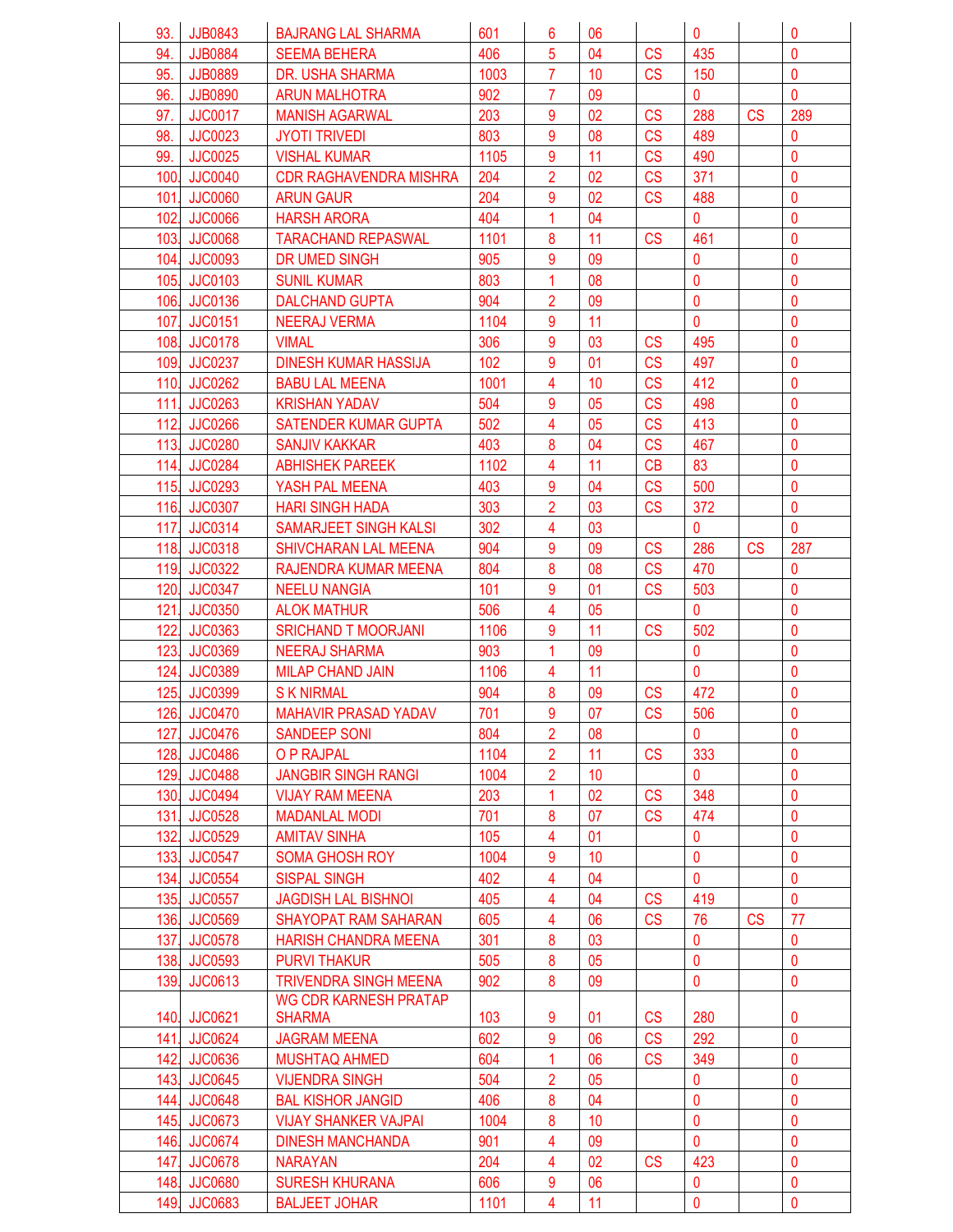|      | 150. JJC0685   | <b>RAJ BALA</b>                              | 603  | 1                       | 06       | <b>CS</b> | 350            |    | 0              |
|------|----------------|----------------------------------------------|------|-------------------------|----------|-----------|----------------|----|----------------|
|      | 151. JJC0695   | <b>SANJAY GUPTA</b>                          | 602  | 4                       | 06       |           | $\mathbf{0}$   |    | $\mathbf 0$    |
|      | 152. JJC0701   | <b>KP SASIDHARAN</b>                         | 704  | 4                       | 07       |           | $\mathbf 0$    |    | $\mathbf 0$    |
|      | 153. JJC0702   | <b>SHYAM LAL MEENA</b>                       | 304  | 1                       | 03       |           | $\mathbf{0}$   |    | $\overline{0}$ |
| 154. | <b>JJC0703</b> | <b>VISHAL MALHOTRA</b>                       | 202  | 4                       | 02       | <b>CS</b> | 424            |    | 0              |
|      | 155. JJC0708   | <b>RAJENDRA SINGH</b>                        | 1005 | 9                       | 10       | <b>CS</b> | 514            |    | $\mathbf{0}$   |
|      | 156. JJC0714   | <b>TARA CHAND MAURYA</b>                     | 105  | 8                       | 01       | <b>CS</b> | 234            |    | $\mathbf{0}$   |
| 157. | <b>JJC0722</b> | <b>SURINDER KUMAR NAYYAR</b>                 | 1004 | 4                       | 10       | <b>CS</b> | 425            |    | $\mathbf 0$    |
|      | 158. JJC0729   | <b>VIJAY LAXMI</b>                           | 805  | 8                       | 08       | <b>CS</b> | 229            |    | $\mathbf 0$    |
|      | 159. JJC0739   | <b>SAURABH SHUKLA</b>                        | 906  | 4                       | 09       | CS        | 426            |    | $\mathbf{0}$   |
|      | 160. JJC0747   |                                              | 403  | 1                       | 04       |           | $\mathbf{0}$   |    | $\mathbf{0}$   |
|      |                | YOGESH DUBEY                                 |      |                         | 06       |           |                |    | $\mathbf{0}$   |
|      | 161. JJC0757   | <b>MANINDERJIT SINGH ARORA</b>               | 604  | 8                       |          | <b>CS</b> | 480            |    | $\mathbf 0$    |
| 162. | <b>JJC0761</b> | <b>MAHESH SINGH HADA</b>                     | 803  | 4                       | 08       | CS        | 69             |    |                |
| 163. | <b>JJC0762</b> | <b>MUKESH KUMAR SHARMA</b>                   | 705  | 9                       | 07       | <b>CS</b> | 262            |    | $\mathbf 0$    |
|      | 164. JJC0797   | <b>AJAY BHATIA</b>                           | 402  | 9                       | 04       | CS        | 273            |    | $\mathbf 0$    |
|      | 165. JJC0801   | <b>AMIT LAMBA</b>                            | 803  | 8                       | 08       | CS        | 208            |    | $\mathbf{0}$   |
|      | 166. JJC0807   | <b>DAULAT RAM MEENA</b>                      | 601  | 9                       | 06       |           | $\mathbf 0$    |    | $\mathbf 0$    |
| 167. | <b>JJC0809</b> | <b>NEETESH PATHAK</b>                        | 306  | 4                       | 03       |           | $\mathbf{0}$   |    | $\mathbf{0}$   |
|      | 168. JJC0812   | <b>DR AMITA BALI</b>                         | 302  | 8                       | 03       |           | $\mathbf 0$    |    | $\mathbf 0$    |
|      | 169. JJC0815   | <b>DEBOJYOTISH ROY</b>                       | 403  | 4                       | 04       | <b>CS</b> | 66             |    | $\mathbf 0$    |
|      | 170. JJC0818   | <b>INDIRA MATHUR</b>                         | 703  | 4                       | 07       |           | $\mathbf{0}$   |    | $\mathbf{0}$   |
|      | 171. JJC0828   | <b>SHAKUNTALA CHHABRIA</b>                   | 403  | $\overline{2}$          | 04       | CS        | 23             |    | $\mathbf 0$    |
| 172. | <b>JJC0832</b> | <b>LAXMAN SINGH</b>                          | 706  | 9                       | 07       | CS        | 275            |    | $\mathbf{0}$   |
| 173. | <b>JJC0848</b> | <b>AJAY MEENA</b>                            | 104  | $\overline{1}$          | 01       | CS        | 351            |    | $\mathbf 0$    |
| 174. | <b>JJC0863</b> | <b>AMIT KHANNA</b>                           | 1104 | 4                       | 11       | CS        | 68             |    | $\mathbf 0$    |
|      | 175. JJC0868   | <b>VINOD WANCHOO</b>                         | 806  | 9                       | 08       |           | $\mathbf 0$    |    | $\mathbf{0}$   |
|      | 176. JJC0879   | <b>SUNIL KUMAR GUPTA</b>                     | 205  | 8                       | 02       | CS        | 484            |    | $\mathbf 0$    |
| 177. | <b>JJC0887</b> | <b>MAYURI MEENA</b>                          | 904  | 1                       | 09       | <b>CS</b> | 352            |    | $\mathbf 0$    |
| 178. | <b>JJC0888</b> | <b>SWARAJ SHARMA</b>                         | 603  | 4                       | 06       |           | $\mathbf{0}$   |    | $\mathbf 0$    |
|      |                | <b>KOLLA RAMA KRISHNA</b>                    |      |                         |          |           |                |    |                |
|      | 179. JJD0012   | <b>PRASAD</b>                                | 702  | 1                       | 07       | <b>CS</b> | 354            |    | 0              |
|      | 180. JJD0035   | <b>SUBODH BHANDARI</b>                       | 701  | $\overline{\mathbf{c}}$ | 07       | <b>CS</b> | 381            |    | $\mathbf 0$    |
|      | 181. JJD0044   | <b>SUKHJINDER SINGH</b>                      | 805  | 1                       | 08       | <b>CS</b> | 359            |    | $\mathbf{0}$   |
|      | 182. JJD0049   | <b>DUSHYANT SHARMA</b>                       | 501  | 1                       | 05       | <b>CS</b> | 360            |    | $\mathbf{0}$   |
|      | 183. JJD0067   | <b>MAHESH KUMAR MITTAL</b>                   | 706  | 1                       | 07       |           | $\mathbf 0$    |    | 0              |
| 184. | <b>JJD0086</b> | <b>SHER SINGH DAGAR</b>                      | 606  | $\overline{2}$          | 06       | <b>CS</b> | 385            |    | 0              |
|      | 185. JJD0091   | <b>AMARJIT SINGH NARULA</b>                  | 805  | 2                       | 08       | <b>CS</b> | 386            |    | $\mathbf{0}$   |
|      | 186. JJD0100   | <b>LAXMI NARAYAN DAMOR</b>                   | 202  | $\overline{\mathbf{c}}$ | 02       | CS        | $\overline{4}$ | CS | $\overline{5}$ |
| 187. | <b>JJD0101</b> | <b>SUNIL SINGH</b>                           | 1001 | 1                       | 10       | CS        | 363            |    | $\mathbf{0}$   |
|      | 188. JJD0126   | <b>DV SARASWAT</b>                           | 402  | 1                       | 04       | <b>CS</b> | 364            |    | $\mathbf{0}$   |
|      | 189. JJD0167   | <b>MAJOR SANDEEP KUMAR</b>                   | 601  | 1                       | 06       | CS        | 365            |    | $\mathbf 0$    |
|      | 190. JJD0168   | <b>RAJ SINGH RATHORE</b>                     | 206  | 1                       | 02       | <b>CS</b> | 366            |    | $\mathbf{0}$   |
|      | 191. JJD0170   | <b>VIRENDER KUMAR PUNIA</b>                  | 305  | $\overline{\mathbf{c}}$ | 03       | CS        | 388            |    | $\mathbf{0}$   |
| 192. | <b>JJD0179</b> | RAJESH KUMAR KAUNDAL                         | 106  | 1                       | 01       | CS        | 367            |    | $\mathbf 0$    |
|      |                | LT COL NAND KISHORE                          |      |                         |          |           |                |    |                |
|      | 193. JJD0183   | (RETD)                                       | 101  | 1                       | 01       | CS        | 368            |    | 0              |
|      | 194. JJD0208   | DR SUNDEEP MIGLANI                           | 305  | 1                       | 03       | <b>CS</b> | 369            |    | $\mathbf{0}$   |
|      | 195. JJD0228   |                                              | 1002 | 1                       |          | CS        | $\overline{7}$ |    | $\mathbf{0}$   |
|      | 196. JJD0232   | PANKAJ JAIN<br><b>HARINDER KUMAR MAKKAR</b>  | 602  | 1                       | 10<br>06 | CS        | 8              |    | $\mathbf 0$    |
|      |                |                                              |      |                         |          |           |                |    |                |
|      | 197. JJD0256   | <b>DHARAM VIR SINGH</b>                      | 206  | 2                       | 02       | <b>CS</b> | 22             |    | 0              |
|      | 198. JJD0272   | <b>ASHOK KUMAR ASSIJA</b>                    | 1102 | $\overline{2}$          | 11       | CS        | 391            |    | $\mathbf 0$    |
|      | 199. JJD0292   | <b>BRIGADIER LALIT KUMAR</b><br><b>ARORA</b> | 205  | 1                       | 02       | <b>CS</b> | 16             |    | 0              |
|      |                |                                              | 905  | 1                       | 09       | <b>CS</b> | 17             |    | $\mathbf{0}$   |
|      | 200. JJD0324   | YOGINDRA PAL MITTAL                          |      |                         |          |           |                |    |                |
| 201. | JJD0336        | <b>NEERU SALUJA</b>                          | 1006 | 1                       | 10       | <b>CS</b> | 15             |    | 0              |
|      | 202. JJD0359   | <b>BATTU LAL MEENA</b>                       | 406  | $\overline{2}$          | 04       | CS        | 392            |    | $\mathbf 0$    |
|      | 203. JJD0372   | DHANNA LAL CHOUDHARY                         | 605  | $\overline{2}$          | 06       |           | $\mathbf 0$    |    | $\mathbf 0$    |
|      | 204. JJD0374   | <b>HARKESH MEENA</b>                         | 1002 | $\overline{2}$          | 10       |           | 0              |    | $\mathbf{0}$   |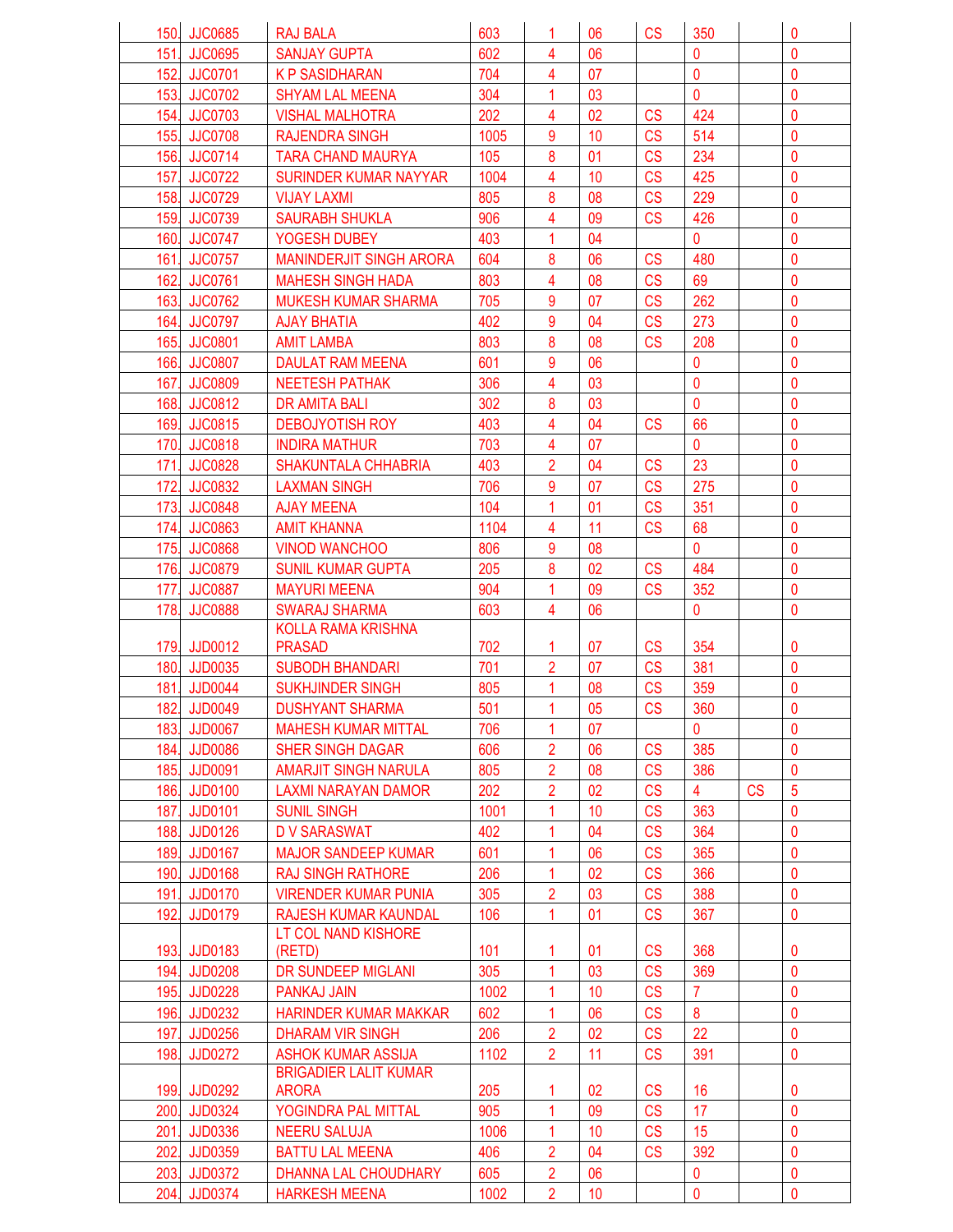|          | 205. JJD0398   | <b>VYOM SAXENA</b>                                   | 205         | $\overline{2}$                   | 02                              |           | $\mathbf 0$    |               | $\mathbf{0}$ |
|----------|----------------|------------------------------------------------------|-------------|----------------------------------|---------------------------------|-----------|----------------|---------------|--------------|
|          | 206. JJD0416   | <b>N C PARGAIEN</b>                                  | 802         | $\overline{\mathbf{c}}$          | 08                              | <b>CS</b> | 389            |               | $\mathbf 0$  |
|          | 207. JJD0437   | PRADEEP KUMAR VYAS                                   | 106         | $\overline{2}$                   | 01                              | <b>CS</b> | 394            |               | $\mathbf{0}$ |
|          | 208. JJD0442   | <b>TEJ SINGH TANWAR</b>                              | 302         | $\overline{2}$                   | 03                              | <b>CS</b> | 26             |               | $\mathbf{0}$ |
|          | 209. JJD0466   | <b>GVH GIRI PRASAD</b>                               | 401         | $\overline{2}$                   | 04                              | <b>CS</b> | 28             |               | $\mathbf{0}$ |
|          | 210. JJD0473   | <b>BANWARI LAL MEENA</b>                             | 906         | $\overline{2}$                   | 09                              |           | $\overline{0}$ |               | $\mathbf{0}$ |
| 211.     | JJD0480        | <b>RAKESH SARWAL</b>                                 | 406         | 1                                | 04                              | <b>CS</b> | 19             |               | $\mathbf 0$  |
|          | 212. JJD0608   | <b>BRIJESH GALAV</b>                                 | 102         | $\overline{2}$                   | 01                              | <b>CS</b> | 327            |               | $\mathbf{0}$ |
|          | 213. JJD0632   | <b>MOHAN LAL MAHAJAN</b>                             | 502         | $\overline{2}$                   | 05                              |           | $\overline{0}$ |               | $\mathbf 0$  |
|          | 214. JJD0635   | <b>MAJ MUDIT MAHAJAN</b>                             | 602         | $\overline{2}$                   | 06                              |           | $\mathbf 0$    |               | $\mathbf{0}$ |
|          | 215. JJD0662   | <b>KRISHAN KUMAR</b>                                 | 1005        | 1                                | 10                              | <b>CS</b> | 11             |               | $\mathbf{0}$ |
|          | 216. JJD0688   | <b>SANTOSH MEHRA</b>                                 | 101         | $\overline{2}$                   | 01                              | CS        | 329            |               | $\mathbf{0}$ |
| 217.     | <b>JJD0802</b> | <b>MAHESH KUMAR PIPLANI</b>                          | 502         | 1                                | 05                              | <b>CS</b> | 298            |               | $\mathbf{0}$ |
|          |                | JAIPUR (PHASE II-REVISED) HOUSING SCHEME             |             |                                  |                                 |           |                |               |              |
|          |                | <b>STATUS OF SALE/CONVEYANCE/</b>                    |             |                                  | TITLE DEED AS ON 16 AUGUST 2018 |           |                |               |              |
| SR.NO.   | <b>REGN_NO</b> | <b>NAME</b>                                          | <b>UNIT</b> | <b>BLK</b>                       | <b>FLR</b>                      |           | <b>PRK/NO</b>  | <b>PRK/NO</b> |              |
|          | <b>JAA0894</b> | <b>ATAR SINGH</b>                                    | 304         | $6\phantom{1}6$                  | 03                              | <b>CS</b> | 442            | $\mathbf{0}$  | $\mathbf 0$  |
| 1.<br>2. | <b>JAA0896</b> | <b>RENEE MIRRAJA</b>                                 | 804         | $6\phantom{1}6$                  | 08                              |           | $\mathbf 0$    |               | $\mathbf{0}$ |
| 3.       | <b>JAA0919</b> |                                                      | 703         | $6\phantom{1}6$                  | 07                              |           |                |               |              |
| 4.       | <b>JAB0898</b> | <b>HARI KRISHAN MUDGAL</b><br><b>ANSHUMAN MATHUR</b> | 605         | $\overline{5}$                   | 06                              |           | $\overline{0}$ |               | $\mathbf{0}$ |
| 5.       |                |                                                      | 602         | $6\phantom{1}6$                  | 06                              | <b>CS</b> | 443            |               | $\mathbf 0$  |
|          | <b>JAB0900</b> | <b>RAM CHARAN MEENA</b>                              |             | $\overline{7}$                   | 04                              |           |                |               |              |
| 6.       | <b>JAB0906</b> | PADMA BHATIA                                         | 404         |                                  |                                 |           |                |               |              |
| 7.       | <b>JAB0908</b> | <b>CHATRUGHAN MEENA</b>                              | 104         | $\overline{5}$<br>$\overline{7}$ | 01                              |           | 0              |               | $\mathbf 0$  |
| 8.       | <b>JAB0925</b> | DR NITYANAND DAS                                     | 502         |                                  | 05                              | <b>CS</b> | 153            | <b>CS</b>     | 154          |
| 9.       | <b>JAB0926</b> | <b>DEV NARAIN</b>                                    | 1103        | $\overline{5}$<br>$\overline{7}$ | 11                              |           |                |               |              |
| 10.      | <b>JAB0933</b> | <b>GIRI RAJ RAJORIA</b>                              | 506         | 5                                | 05                              |           |                |               |              |
| 11.      | <b>JAB0934</b> | <b>UMRAV LAL MEENA</b>                               | 105         |                                  | 01                              |           |                |               |              |
| 12.      | <b>JAB0936</b> | <b>R K CHHATWAL</b>                                  | 701         | 5                                | 07                              | <b>CS</b> | 103            |               |              |
| 13.      | <b>JAB0941</b> | <b>USHA</b>                                          | 501         | $\overline{5}$<br>$\overline{7}$ | 05                              |           |                |               |              |
| 14.      | <b>JAB0949</b> | <b>KRISHNA SANGWAN</b>                               | 102         |                                  | 01                              |           |                |               |              |
| 15.      | <b>JAB0952</b> | <b>AJIT SINGHAL</b>                                  | 303         | $\overline{7}$                   | 03                              |           |                |               |              |
| 16.      | <b>JAB0954</b> | <b>RUCHI GUPTA</b>                                   | 402         | $5\phantom{.0}$                  | 04                              |           |                |               |              |
| 17.      | <b>JAB0960</b> | <b>BRIJESH KUMAR BEDI</b>                            | 1003        | $\mathbf{3}$                     | 10                              |           |                |               |              |
|          | 18. JAB0964    | <b>ALOK BHARGAVA</b>                                 | 902         | $6\phantom{a}$                   | 09                              |           |                |               |              |
| 19.      | <b>JAB0968</b> | <b>AVNISH TIWARI</b>                                 | 405         | 5                                | 04                              |           |                |               |              |
| 20.      | <b>JAB0969</b> | <b>KIRAN AGARWAL</b>                                 | 305         | $\overline{7}$                   | 03                              |           |                |               |              |
| 21.      | <b>JAB0973</b> | SANJAY KUMAR BAJPAI                                  | 101         | $\mathbf{3}$                     | 01                              |           |                |               |              |
| 22.      | <b>JAB0975</b> | <b>RAHUL KUMAR MAURYA</b>                            | 701         | $6\phantom{1}6$                  | 07                              |           |                |               |              |
| 23.      | <b>JAB0978</b> | <b>CHAITANYA JAIN</b>                                | 403         | $\overline{7}$                   | 04                              |           |                |               |              |
| 24.      | <b>JAB0980</b> | <b>NETRAM REPASWAL</b>                               | 606         | $\overline{7}$                   | 06                              | CS        | 184            |               |              |
| 25.      | <b>JAB1046</b> | DR SUSHMA GAUR                                       | 504         | 5                                | 05                              | CS        | 100            |               |              |
| 26.      | <b>JAB1048</b> | DR MEERA RAMNIVAS                                    | 906         | 5                                | 09                              |           |                |               |              |
| 27.      | <b>JAB1050</b> | <b>VIJETA PRIYADARSHINI</b>                          | 205         | $5\phantom{.0}$                  | 02                              |           |                |               |              |
| 28.      | <b>JAB1051</b> | <b>ABDUL MAZID</b><br><b>KRISHNA KUMAR GOEL</b>      | 1001        | $6\phantom{1}6$                  | 10                              |           |                |               |              |
| 29.      | <b>JAC0891</b> | <b>IAS&amp;S</b>                                     | 104         | 9                                | 01                              | <b>CS</b> | 494            |               | $\bf{0}$     |
| 30.      | <b>JAC0909</b> | <b>SALONI MALHOTRA</b>                               | 404         | 9                                | 04                              | CS        | 290            |               | $\bf{0}$     |
| 31.      | <b>JAC0924</b> | <b>JAGDISH MOHAN RAWAT</b>                           | 202         | 9                                | 02                              | CS        | 277            |               |              |
| 32.      | <b>JAC0931</b> | <b>ANITA DAS</b>                                     | 201         | 8                                | 02                              | CS        | 209            |               |              |
| 33.      | <b>JAC0938</b> | RAHUL AJATSHATRU                                     | 704         | $\overline{2}$                   | 07                              | CS        | 339            |               |              |
| 34.      | <b>JAC0939</b> | <b>ABHISHEK MITTAL</b>                               | 501         | 8                                | 05                              |           |                |               |              |
| 35.      | <b>JAC0962</b> | <b>RAJINDER CHAUHAN</b>                              | 903         | $\overline{4}$                   | 09                              |           |                |               |              |
| 36.      | <b>JAC0970</b> | <b>SHRADHA GUPTA</b>                                 | 103         | 8                                | 01                              |           |                |               |              |
| 37.      | <b>JAC0971</b> | <b>PRASHANT MISHRA</b>                               | 1001        | 9                                | 10                              | CS        | 294            |               |              |
| 38.      | <b>JAC0981</b> | NIRMALA JAIN                                         | 504         | $\overline{4}$                   | 05                              |           |                |               |              |
| 39.      | <b>JAC0983</b> | <b>ANKUR AHUJA</b>                                   | 504         | $\mathbf{1}$                     | 05                              | CS        | 301            |               |              |
| 40.      | <b>JAC0986</b> | <b>BHARAT RAJ MEENA</b>                              | 1002        | 9                                | 10 <sup>°</sup>                 |           |                |               |              |
| 41.      | <b>JAC0988</b> | <b>GAURAV BHARDWAJ</b>                               | 206         | $\overline{4}$                   | 02                              |           |                |               |              |
|          |                |                                                      |             |                                  |                                 |           |                |               |              |